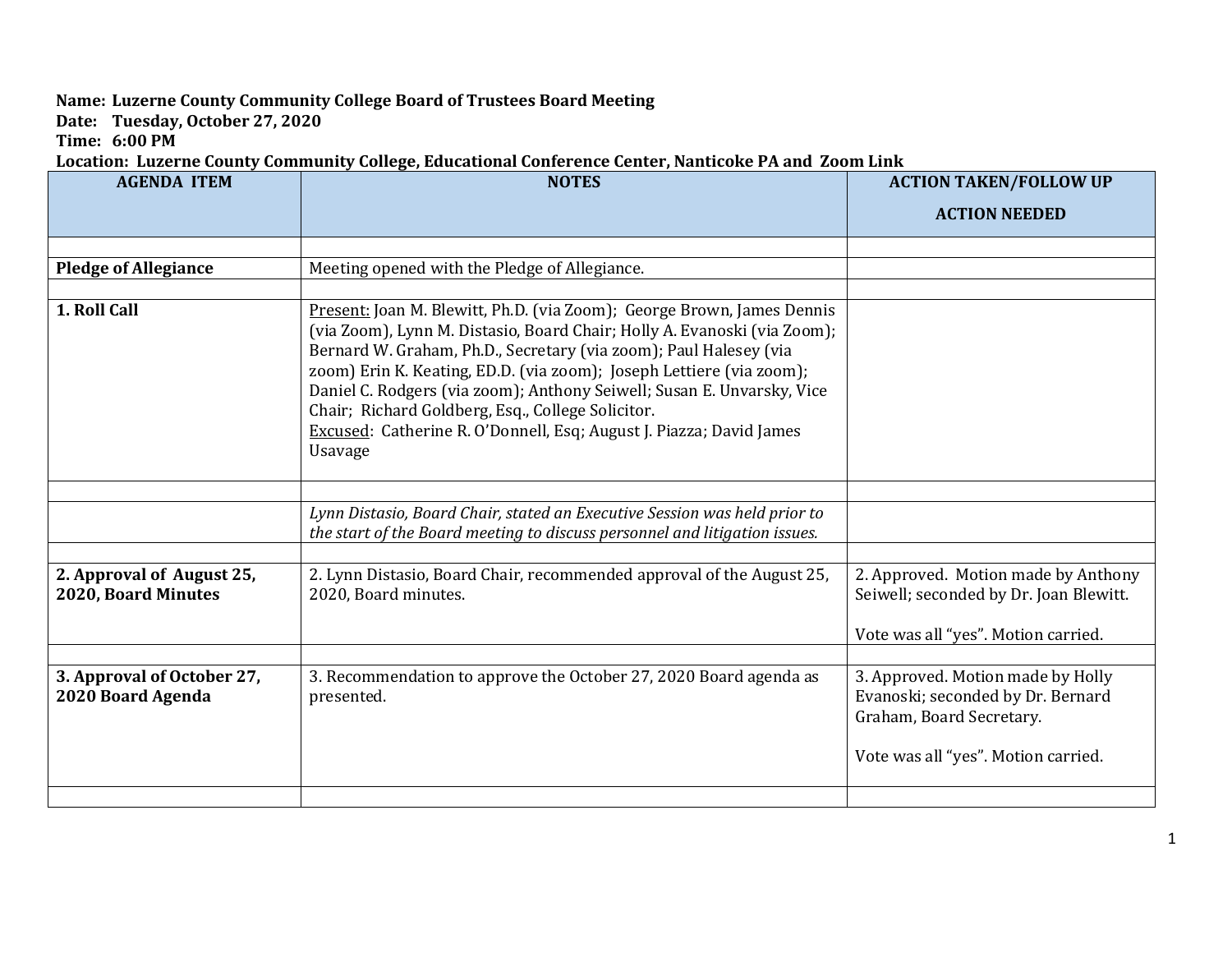| 4. Report of Officers and             |                                                                                                                                                                                                                                                                                                                                                                                                                                                                                                                                                                                                                                                                                                                                                                                                                                                   |                        |
|---------------------------------------|---------------------------------------------------------------------------------------------------------------------------------------------------------------------------------------------------------------------------------------------------------------------------------------------------------------------------------------------------------------------------------------------------------------------------------------------------------------------------------------------------------------------------------------------------------------------------------------------------------------------------------------------------------------------------------------------------------------------------------------------------------------------------------------------------------------------------------------------------|------------------------|
| <b>Agents</b>                         |                                                                                                                                                                                                                                                                                                                                                                                                                                                                                                                                                                                                                                                                                                                                                                                                                                                   |                        |
| <b>President's Report</b>             | Thomas P. Leary, President, reported the College held its 2 <sup>nd</sup> virtual<br>Professional Development Day program on October 21, 2020, for all<br>faculty, staff and administration.<br>During the program a video<br>presentation was presented to recognize staff achievements highlighting<br>years of service, promotions, advanced degrees, and retirees.                                                                                                                                                                                                                                                                                                                                                                                                                                                                            | 4. No action required. |
|                                       | Registration for the Winter Intersession and Spring 2021 Semester<br>began Monday October 26th 2020. The College's Office of Admission will<br>host a virtual Open House on Saturday, November 7 from 10 a.m. to<br>noon. Luzerne County Community College encourages all high school<br>juniors and seniors as well as transfer students to attend any of the<br>virtual presentations and breakout sessions to learn about Luzerne's<br>academic offerings. Prospective students will be able to connect with<br>faculty and staff, all from the comfort of their home.                                                                                                                                                                                                                                                                         |                        |
|                                       | Rite Aid Pharmacy will be on campus this Wednesday, October 28th to<br>administer Flu Vaccines. Coordinated by the LCCC Wellness Committee,<br>this event is open to all students, faculty and staff at the College.                                                                                                                                                                                                                                                                                                                                                                                                                                                                                                                                                                                                                              |                        |
|                                       | At this time, the President presented the video message to LCCC Student<br>and the community. https://youtu.be/xCOp-jUnVUo                                                                                                                                                                                                                                                                                                                                                                                                                                                                                                                                                                                                                                                                                                                        |                        |
| Class of 2020 Graduate<br>Testimonial | Nursing graduate Maria Marianacci, Class of 2020, addressed the Board<br>of Trustees to speak about her experience in the Luzerne County<br>Community College nursing program. Maria stated the nursing program<br>was challenging, thorough, diverse and rewarding. The program<br>provided the students the opportunity to learn, grow and challenge<br>themselves. The program offered a diverse clinical experience which<br>allowed students to be exposed to a wide variety of areas and settings<br>which included mental health, OB, cardiac, orthopedics, medical surgery,<br>daycares, nursing homes and dialysis centers. Maria stated that her<br>experience while attending LCCC was incredible, beginning with her<br>general education instructors as well as the support she received<br>throughout her education at the college. |                        |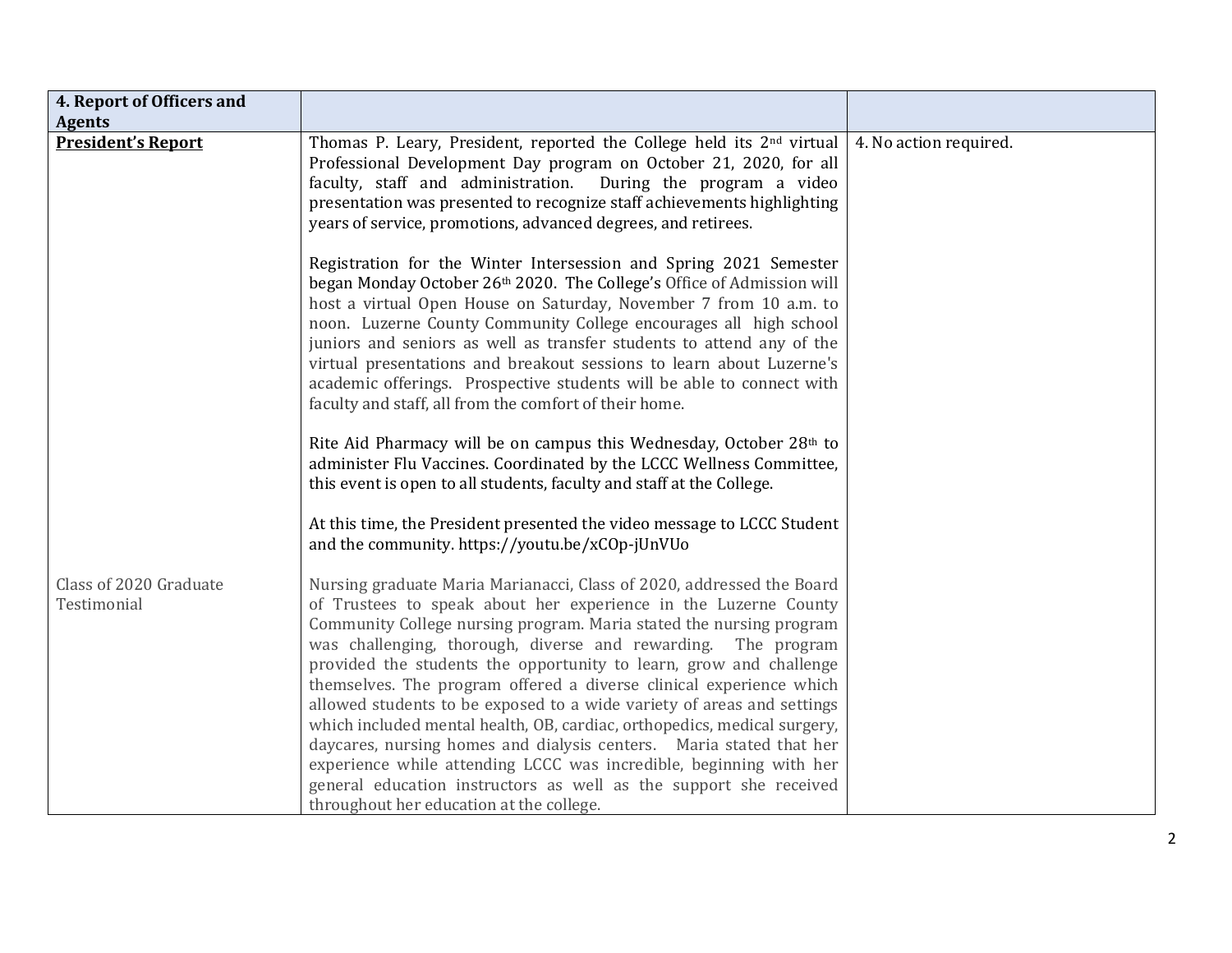| Maria Marianacci is a Registered Nurse in the cardiac telemetry unit of<br>Wilkes-Barre General Hospital.                                                                                                                                                                                                                                                                                                                                                                                                                                                                                                                                                                                                                                                                                                                                                          |                                                                         |
|--------------------------------------------------------------------------------------------------------------------------------------------------------------------------------------------------------------------------------------------------------------------------------------------------------------------------------------------------------------------------------------------------------------------------------------------------------------------------------------------------------------------------------------------------------------------------------------------------------------------------------------------------------------------------------------------------------------------------------------------------------------------------------------------------------------------------------------------------------------------|-------------------------------------------------------------------------|
| Dr. Cheryl Lesser, Vice President of Academic Affairs, announced 96% of<br>LCCC Nursing Graduates successful passed the NCLEX exam. Vice<br>President Lesser back in 2017 the NCLEX pass rate was at 78% which<br>put the nursing program on provisional approval status. At that time,<br>the College addressed how and what the students were learning. In<br>doing so, Dr. Lesser also noted part of the success was switching from<br>Kaplan to ATI. ATI gave College a significant amount of online tools as<br>well as a focus on passing the NCLEX exam. Our students had access to<br>all of the learning competencies and support provided by ATI. Our<br>faculty have been incredible-they were able to come up to speed with<br>zoom, blackboard and ATI to ensure our students were provided with<br>virtual simulation, clinical, and lab experience. |                                                                         |
| Trustee Dr. Joan Blewitt congratulated Dr. Cheryl Lesser and faculty for<br>the excellent news.                                                                                                                                                                                                                                                                                                                                                                                                                                                                                                                                                                                                                                                                                                                                                                    |                                                                         |
| Cheryl Buar, Vice President of Finance, reviewed the financial<br>Treasurer's Report through August 2020. Vice President Baur noted<br>under Operating Funds, we are \$190,000 under tuition budget at this<br>time. We are on track with the service fees and course fees. Luzerne<br>County appropriations are a few months behind in their appropriation.                                                                                                                                                                                                                                                                                                                                                                                                                                                                                                       |                                                                         |
| budget. The College is running slightly above budget in benefits area do<br>to some higher claims being paid out, salaries we are \$442,000<br>underbudget due to retirements, open positions, and furloughs. The<br>early retirement incentive is running above budget due to the number of<br>retirements. The supplies budget is running above budget due to all of<br>the purchases related to COVID 19 expenses, which will be reimbursed<br>by the CARES Act.                                                                                                                                                                                                                                                                                                                                                                                                |                                                                         |
|                                                                                                                                                                                                                                                                                                                                                                                                                                                                                                                                                                                                                                                                                                                                                                                                                                                                    | Current Fund Expenditures - Fringe benefits and salaries are 80% of the |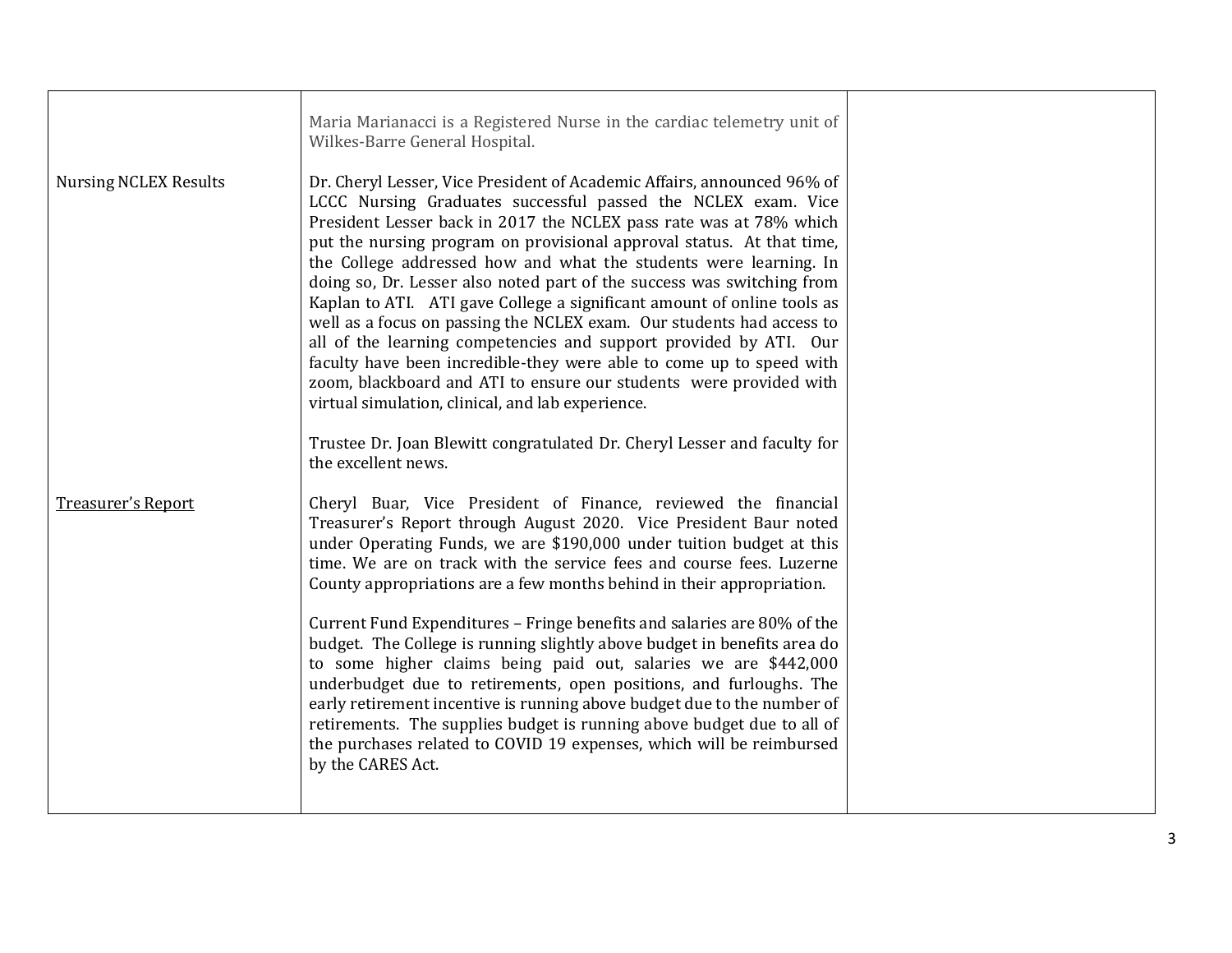| <b>Foundation Report</b>                                       | Rebecca Brominski, Executive Director, Institutional Advancement,<br>expressed her appreciation to Board of Trustees and everyone who<br>supported the Foundation's first virtual Scholarship Celebration, which<br>aired on October 21 <sup>st</sup> and is available for viewing on the College's<br>website. This event raised over \$60,000. The 2020 total Scholarship<br>Celebration total adds to the Foundation's overall total of \$4.2 in student<br>scholarship and student assistance funds which have been distributed to<br>our students over the past 28 years. Our donors and community friends<br>are like no other. During this unprecedented time in our history, with<br>the unwavering support of our donors and friends we added ten (10)<br>new scholarships totaling over \$52,000 and half have pledged to be<br>endowed. To date we have over 100 private and community donors and<br>this year we were able to award \$370,000 to 300 Luzerne County<br>Community College students. This show of support is an example of<br>how our community believes in our students and their future and<br>support the mission of Luzerne County Community College.<br>The Peter J. Lello Student Food Bank has received countless gifts<br>through our Amazon contactless Wish IList. Gifts from the Askam United<br>Methodist Church, LCCC faculty and staff, staff and Board of Directors at<br>the Choice One Federal Credit Union, USCW Credit Union, have filled our<br>Food Bank with food, infant and baby items, as well as cold weather gear<br>for our students and families.<br>The Alumni Association hosted the 1 <sup>st</sup> Giving Day on October 2, 2020, to<br>commemorate the College's 53 <sup>rd</sup> Anniversary. This event replaced the<br>annual phonathon, raising over \$6,689. The campaign is ongoing. |                                                                                                                                       |
|----------------------------------------------------------------|--------------------------------------------------------------------------------------------------------------------------------------------------------------------------------------------------------------------------------------------------------------------------------------------------------------------------------------------------------------------------------------------------------------------------------------------------------------------------------------------------------------------------------------------------------------------------------------------------------------------------------------------------------------------------------------------------------------------------------------------------------------------------------------------------------------------------------------------------------------------------------------------------------------------------------------------------------------------------------------------------------------------------------------------------------------------------------------------------------------------------------------------------------------------------------------------------------------------------------------------------------------------------------------------------------------------------------------------------------------------------------------------------------------------------------------------------------------------------------------------------------------------------------------------------------------------------------------------------------------------------------------------------------------------------------------------------------------------------------------------------------------------------------------------------------------------------------------------------------|---------------------------------------------------------------------------------------------------------------------------------------|
| 5. Report of the Executive                                     | Lynn Distasio, Board Chair, presented the following Executive                                                                                                                                                                                                                                                                                                                                                                                                                                                                                                                                                                                                                                                                                                                                                                                                                                                                                                                                                                                                                                                                                                                                                                                                                                                                                                                                                                                                                                                                                                                                                                                                                                                                                                                                                                                          |                                                                                                                                       |
| Committee                                                      | Committee report.                                                                                                                                                                                                                                                                                                                                                                                                                                                                                                                                                                                                                                                                                                                                                                                                                                                                                                                                                                                                                                                                                                                                                                                                                                                                                                                                                                                                                                                                                                                                                                                                                                                                                                                                                                                                                                      |                                                                                                                                       |
| 5A. Ratification of Change Order<br>- Library Roof Replacement | 5A.Recommend the Luzerne County Community College Board of<br>Trustees ratify and reaffirm approval of the change order to Paradigm<br>Roofing Contractors, Inc. in the amount of \$9,800 for additional work<br>identified during the roof replacement project; additional architectural<br>fees associated with the change order total \$832.02. The costs                                                                                                                                                                                                                                                                                                                                                                                                                                                                                                                                                                                                                                                                                                                                                                                                                                                                                                                                                                                                                                                                                                                                                                                                                                                                                                                                                                                                                                                                                           | 5A. Approved. Motion made to ratify<br>and reaffirm Board poll vote by Susan<br>E. Unvarsky, Vice Chair; seconded by<br>Paul Halesey. |
|                                                                | associated with the change order total \$10,632.02. The project                                                                                                                                                                                                                                                                                                                                                                                                                                                                                                                                                                                                                                                                                                                                                                                                                                                                                                                                                                                                                                                                                                                                                                                                                                                                                                                                                                                                                                                                                                                                                                                                                                                                                                                                                                                        | Vote was all "yes". Motion carried.                                                                                                   |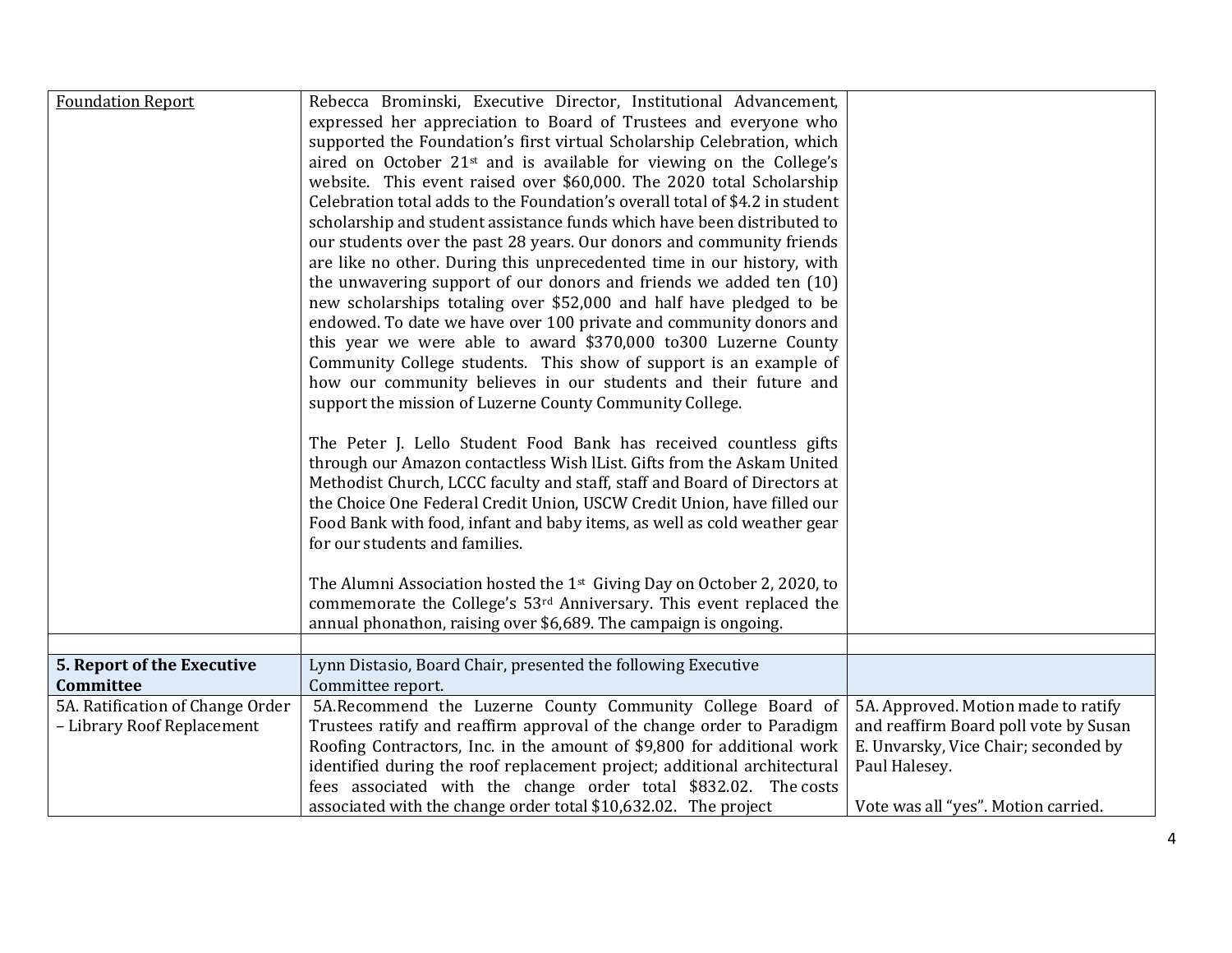| 5. Report of the Executive                                                                                                                                         |                                                                                                                                                                                                                                                                                                                                                                                                                                                                                             |                                                                                                                                                                    |
|--------------------------------------------------------------------------------------------------------------------------------------------------------------------|---------------------------------------------------------------------------------------------------------------------------------------------------------------------------------------------------------------------------------------------------------------------------------------------------------------------------------------------------------------------------------------------------------------------------------------------------------------------------------------------|--------------------------------------------------------------------------------------------------------------------------------------------------------------------|
| <b>Committee (continued)</b>                                                                                                                                       |                                                                                                                                                                                                                                                                                                                                                                                                                                                                                             |                                                                                                                                                                    |
|                                                                                                                                                                    | contingency is \$7,350.00, which will cover the majority of the costs<br>associated with this change order. The remaining \$3,282.02 is available<br>with capital funds previously allocated for projects. A poll of the Board<br>of Trustees was conducted and a majority vote of approval was<br>received.                                                                                                                                                                                |                                                                                                                                                                    |
| 5B. Ratification of Change Order<br>- Credit in the amount of<br>\$28,000 for the Buildings $3 & 4$<br><b>Cold Water Piping Insulation</b><br>Replacement Project. | 5B. Recommend the Luzerne County Community College Board of<br>Trustees ratify and reaffirm approval of the change order CREDIT from<br>Scranton Electric Heating and Colling in the amount of \$28,000 for<br>DEDUCTED work identified during the chilled water pipe installation<br>replacement project. The costs associated with the change order<br>provide a CREDIT totaling \$28,000. A poll of the Board of Trustees was<br>conducted and a majority vote of approval was received. | 5B. Approved. Motion made by Dr. Joan<br>Blewitt; seconded by Dr. Erin K.<br>Keating.<br>Vote was all "yes". Motion carried.                                       |
| 5C. Ratification of Spring 2021<br>Academic Calendar                                                                                                               | 5C. Recommend the Luzerne County Community College Board of<br>Trustees ratify and reaffirm approval of the revised Spring 2021<br>Academic Calendar. A poll of the Board of Trustees was conducted and a<br>majority vote of approval was received.                                                                                                                                                                                                                                        | 5C. Approved. Motion made by Dr.<br>Bernard Graham, Board Secretary;<br>seconded by Holly Evanoski.<br>Vote was all "yes". Motion carried.                         |
| 6. Report of the Academic<br>Committee                                                                                                                             | 6. Bernard W. Graham, Ph.D., Chair, LCCC Academic Committee, noted<br>the Academic Committee had full attendance and no action items to<br>report.                                                                                                                                                                                                                                                                                                                                          |                                                                                                                                                                    |
|                                                                                                                                                                    |                                                                                                                                                                                                                                                                                                                                                                                                                                                                                             |                                                                                                                                                                    |
| 7. Report of the Finance<br>Committee                                                                                                                              | 7. Susan E. Unvarsky, Chair, LCCC Finance Committee, presented the<br>following Finance Committee report.                                                                                                                                                                                                                                                                                                                                                                                   |                                                                                                                                                                    |
| 7A. Bid # 492 - CISCO Voice<br>Network Server and Software<br>Upgrade                                                                                              | 7A. Recommend Luzerne County Community College Board of Trustees<br>approve the award of Bid #492:<br>Section A - Shadow Technologies for CUCM Upgrade 12.5 with new<br>BE6K servers in the amount of \$18,725.64;<br>Section B - Shadow Technologies for Emergency Responder in the<br>amount of \$9,997.00;<br>Section C - Shadow Technologies for Red Sky E911 in the amount of<br>\$8,178.00;                                                                                           | 7A. Approved. Motion made to ratify<br>and reaffirm Board poll vote by<br>Anthony Seiwell; seconded by Dr. Joan<br>Blewitt.<br>Vote was all "yes". Motion carried. |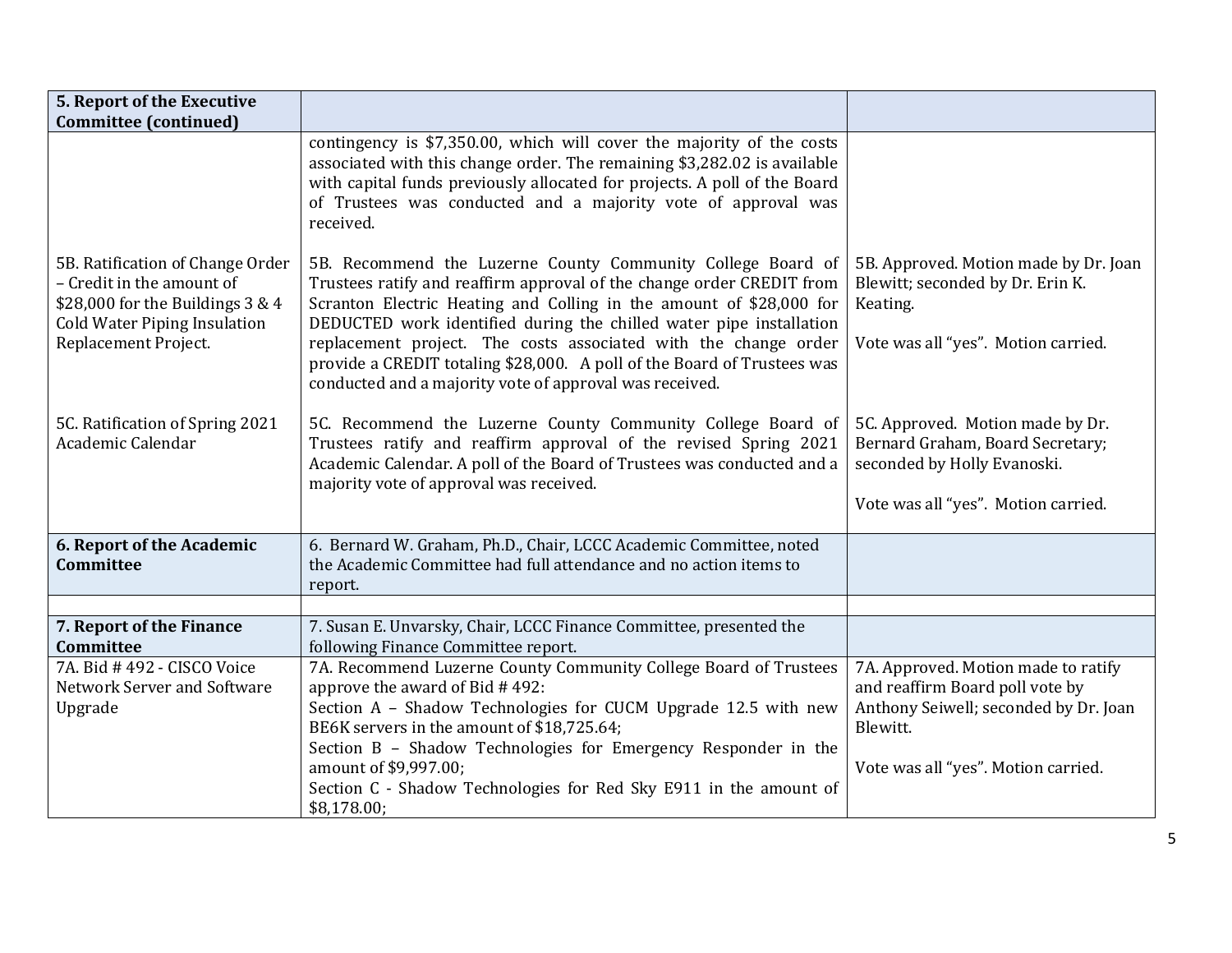| 7. Finance Action Items                                            |                                                                                                                                                                                                                                                                                                                                                                                                                                                                                                                                                                              |                                                                                                                          |
|--------------------------------------------------------------------|------------------------------------------------------------------------------------------------------------------------------------------------------------------------------------------------------------------------------------------------------------------------------------------------------------------------------------------------------------------------------------------------------------------------------------------------------------------------------------------------------------------------------------------------------------------------------|--------------------------------------------------------------------------------------------------------------------------|
| (continued)                                                        |                                                                                                                                                                                                                                                                                                                                                                                                                                                                                                                                                                              |                                                                                                                          |
|                                                                    | Section D - Shadow Technologies for Expressway/Jabber Deployment in<br>the amount of \$2,025.64.<br>The total amount for sections A through D is \$38,926.28.                                                                                                                                                                                                                                                                                                                                                                                                                |                                                                                                                          |
| 7B. Authorize Transfer and<br><b>Restriction of Matching Funds</b> | 7B. Recommend the Luzerne County Community College ("College")<br>Board of Trustees authorize a transfer of the Unallocated Net Assets in<br>the Unrestricted Current Fund to the Plant Fund to be restricted for the<br>matching funds required for the prioritized capital projects and<br>equipment purchases. The College will be responsible for an amount not<br>to exceed \$4,087.50 in fiscal year 2020-2021. The savings from the bond<br>refinanced by Luzerne County will provide the initial funding to address<br>the capital projects and equipment purchases. | 7B. Approved. Motion made by Joseph<br>Lettiere; seconded by Daniel Rodgers.<br>Vote was all "yes". Motion carried.      |
| 7C. Approval, Construction<br>Change Order Policy (REVISED)        | 7C. Recommend the Luzerne County Community College Board of<br>Trustees approve the revised administrative policy, Construction<br>Change Order policy.                                                                                                                                                                                                                                                                                                                                                                                                                      | 7C. Approved. Motion made by James<br>Dennis; seconded by Anthony Seiwell.<br>Vote was all "yes". Motion carried.        |
| 7D. Approval, Vendor<br><b>Clearances Policy (NEW)</b>             | 7D. Recommend the Luzerne County Community College Board of<br>Trustees approve the new administrative policy, Vendor Clearances<br>policy.                                                                                                                                                                                                                                                                                                                                                                                                                                  | 7D. Approved. Motion made by Dr.<br>Joan Blewitt; seconded by Anthony<br>Seiwell.<br>Vote was all "yes". Motion carried. |
| 7E. Approval, Revised<br>Agreement with<br>Northumberland County   | 7E. Recommend the Luzerne County Community College Board of<br>Trustees approve the revised agreement between Luzerne County<br>Community College ("LCCC") and Northumberland County in which LCCC<br>will allocate an amount not to exceed \$75,000 to offset the expenses<br>incurred by Northumberland County for the operation and maintenance of<br>the LCCC Shamokin Center. The agreement will be in effect for a 3-year<br>period effective July 1, 2020.                                                                                                            | 7E. Approved. Motion made by George<br>Brown; seconded by Dr. Joan Blewitt.<br>Vote was all "yes". Motion carried.       |